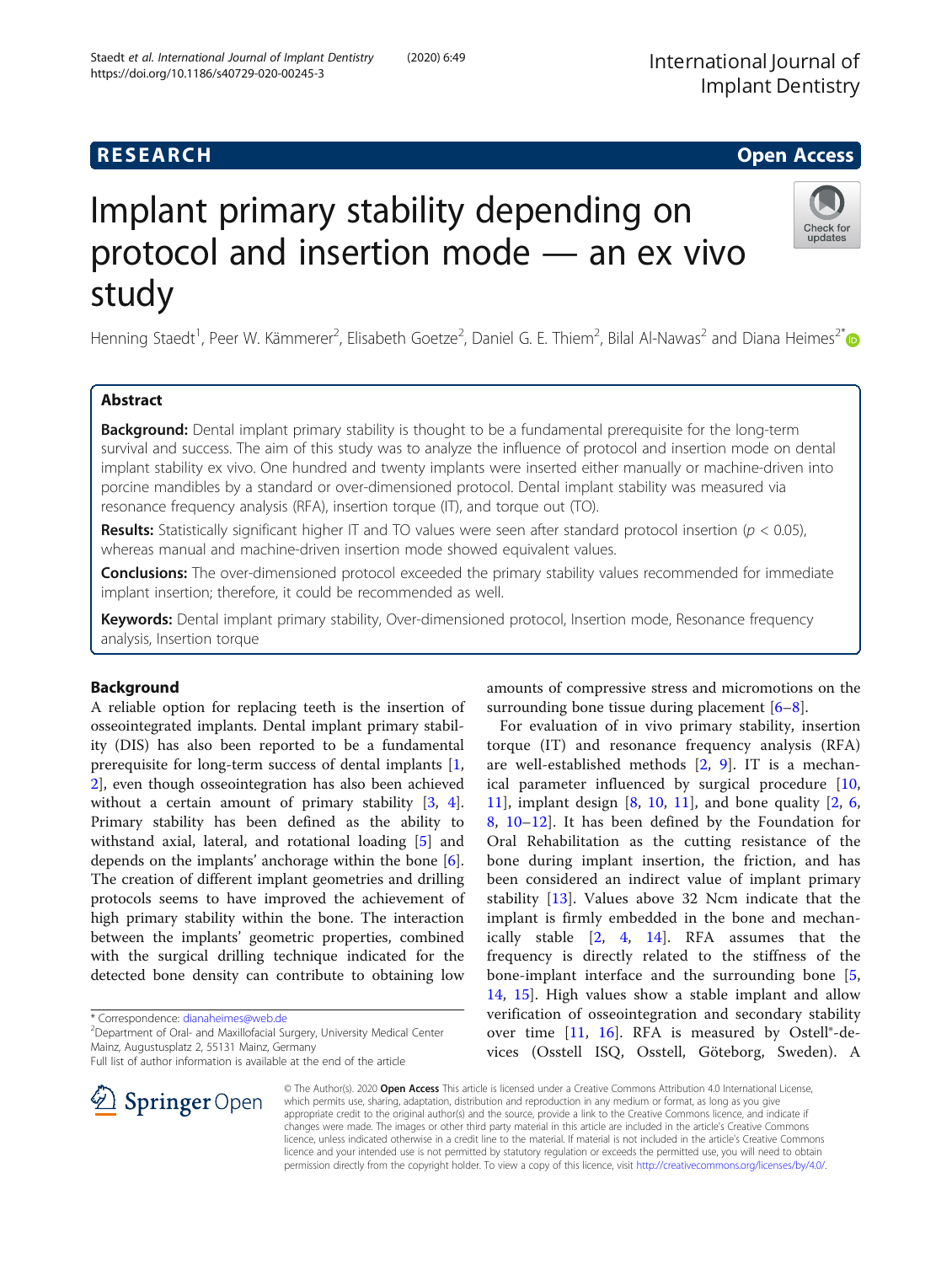sensor (SmartPeg, Osstell, Göteborg, Sweden) is mounted on the implant and is vibrated by moving it with magnetic pulses. With increasing stiffness of the bone-implant interface, the vibration frequency of the sensor increases. While RFA is expressed in hertz, implant stability quotient (ISQ) is the scale used to quantify RFA values (range 1–100) [[14,](#page-7-0) [17\]](#page-7-0). Even though RFA has been reported to be a reliable, reproducible, and objective method to measure the stiffness of bone-implant-complex [[11,](#page-7-0) [18](#page-7-0)], it has also been reported that RFA data from immediately placed implants could be misleading in increasing in terms of predicting primary stability [\[19](#page-7-0)–[21](#page-8-0)]. Therefore, this value needs to be supported by another means of quantifying anchorage, especially for immediate loading protocols [\[18](#page-7-0)]. The reverse torque test or torque out (TO) could be used in vitro/ex vivo, as it gives information on the ability of the abutment or the whole implant to withstand a given torque value [\[10](#page-7-0), [14,](#page-7-0) [22](#page-8-0)–[25\]](#page-8-0). As this test means to unscrew the implant, this method is inappropriate for clinical use.

Patient-dependent factors affecting implant stability include bone quality and quantity. Greater stability was achieved in more dense bone [[1,](#page-7-0) [2,](#page-7-0) [4](#page-7-0), [6](#page-7-0), [8](#page-7-0), [10](#page-7-0), [12](#page-7-0), [14](#page-7-0), [15](#page-7-0), [18\]](#page-7-0); here, failure rates accumulated in the upper jaw [\[2](#page-7-0), [12,](#page-7-0) [15\]](#page-7-0). Age, gender, smoking status, and periodontal status also affect the DIS [[15](#page-7-0)]. Implant-related factors affecting DIS vary from implant macro-geometry to surface characteristics  $[1, 4]$  $[1, 4]$  $[1, 4]$  $[1, 4]$ . The surgical technique also influences DIS [\[6](#page-7-0), [12](#page-7-0), [14](#page-7-0)], and higher insertion torques as well as under-dimensioned drilling protocols are thought to increase the percentage of initial boneimplant contact by a better fit of the implant into the bone [\[4](#page-7-0), [18,](#page-7-0) [26](#page-8-0)] which in turn reduces the amount of micromotion after implant insertion [\[7](#page-7-0), [8](#page-7-0), [10](#page-7-0), [27\]](#page-8-0).

Dental implant failure is related to numerous factors such as the quality and quantity of the bone-implant interface [\[4](#page-7-0), [8,](#page-7-0) [14,](#page-7-0) [18](#page-7-0)], the type of loading [\[1](#page-7-0), [4](#page-7-0), [7,](#page-7-0) [8](#page-7-0), [12](#page-7-0), [14,](#page-7-0) [18](#page-7-0), [26](#page-8-0)], implant geometry [[1,](#page-7-0) [4](#page-7-0)–[6](#page-7-0), [8](#page-7-0), [12](#page-7-0), [15,](#page-7-0) [18,](#page-7-0) [26](#page-8-0), [28\]](#page-8-0) and surface characteristics [[4,](#page-7-0) [14](#page-7-0), [28](#page-8-0)], restoration prosthesis type, and the surgeons' experience [\[8](#page-7-0)]. Even though previous studies showed higher stability values for implants inserted in under-dimensioned cavities [\[7](#page-7-0), [18\]](#page-7-0), in the last few years research has been directed to over-dimensioned protocols (ODP). Analyzing those, a decrease in primary and an increase in secondary stability with a shorter healing period for implants became apparent [\[7](#page-7-0), [29](#page-8-0)]. Kim et al. compared the effect of oversized drilling sockets regarding bone-to-implant contact and bone density after 4 and 8 weeks in an in vivo dog model. They used a final drill of 4.00 mm for implants with a diameter of 4 mm in the oversized group and a final drill of 2.85 mm in the control group. The analysis could show that while the initial bone-to-

implant contact at 4 weeks was lower in the oversized group, it increased within the following 4 weeks up to values of 77.38% which was higher than the values in the control group (69.52%). After 8 weeks, the mean bone density was shown to be comparable between both groups. No difference could be observed regarding the healing period [[30](#page-8-0)]. Within a study analyzing the differences between under-, over-dimensioned, and intermediate-sized drilling sockets in dogs after a healing period of 2 weeks, Campos et al. could show that although the undersized drilling condition led to the highest insertion torque, new bone formation was most active in the intermediate-sized group. They concluded that high insertion torque values do not necessarily re-sult in the most favorable biologic response [\[31](#page-8-0)]. The purpose of this study was to examine the effect of either standard (SP) or ODP, using three different means of quantifying dental implant primary stability. To our best knowledge, only one study evaluated the effect of manual and machine-driven insertion mode so that further analysis was done to quantify the hypothesized differences [[26\]](#page-8-0).

The research hypotheses were that a manual insertion mode is more advantageous and that implants inserted by ODP were expected to show a decrease in dental implant primary stability, as described previously [\[32](#page-8-0)].

## Methods

## Bone specimens

Twenty mandibles from fresh porcine cadavers were obtained from a local slaughterhouse. The animals did not show any macroscopic signs of any pathologic bone conditions. After removal of the surrounding soft tissue, the surfaces of the bone samples were thoroughly cleaned. Each sample was checked macroscopically for irregularities and a minimum thickness of 20 mm at the place of the intended implant placement was verified. All obtained samples were immediately used.

#### Surgery

In the following, a preparation wider than recommended by the company (also if narrower than the implants' diameter) will be termed as over-dimensioned protocol (ODP).

Osteotomies were done following the manufacturer's protocol, using sequences of varied diameter drills. One hundred and twenty implants (HiTec Tapered Self Thread implant, Hi-Tec Implants, Herzlia, Israel; 8 mm length and 3.3/3.75 diameter) were inserted either manually or machine-driven into porcine mandibles using SP or ODP. A manual insertion mode was used for implants inserted via SP ( $n = 45$ ) or ODP ( $n = 30$ ). A machine-driven mode was used for additional implants inserted via SP ( $n = 45$ ). Drilling was conducted at 850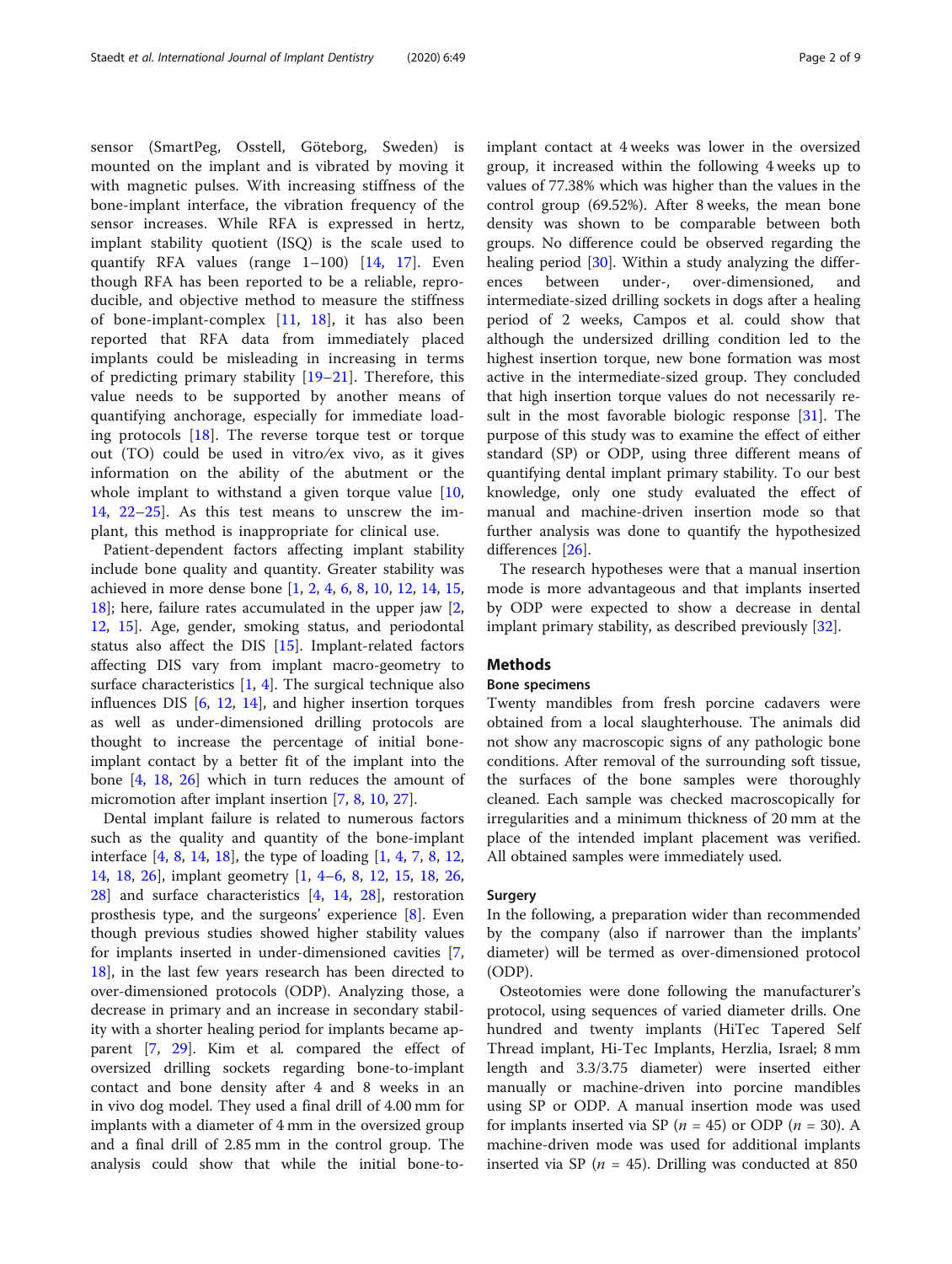rpm and the implant was inserted at a speed of 15 rpm using a surgical motor for dental implants (Elcomed, type SA-310, W&H Dentalwerk Bürmoos GmbH, Bürmoos, Austria). Maximum insertion torque was set at 45 Ncm when implants were machine-driven, whereas manually inserted implants were drilled in by a hand ratchet at max. 45 Ncm.

#### Preparation protocol for standard osteotomy (SP)

Osteotomies were conducted in accordance with the manufacturer's protocol [[33\]](#page-8-0). After exposure, the bone was penetrated to a depth equivalent to the implant length using the 2-mm internal irrigation drill. Using the 2.5-mm and 2.8-mm drill, the preparation for 3.3 mm implants was completed. To achieve the space for 3.75 mm implants, the 3.2-mm drill was also used (Fig. 1).

#### Preparation protocol for oversized osteotomies (ODP)

This protocol repeated the steps of the standard protocol but then added a larger final drill. For the 3.3-mm implants, the final drill size was 3.2 mm; for the 3.75-mm implants, the final drill size was 3.65 mm (Fig. [2](#page-3-0)).

#### RFA

To analyze the data, an Osstell® SmartPeg threaded transducer (implant diameter 3.3 and 3.75 mm: Smart-Peg Type 32 with a platform of 3.5 mm, Art-Nr. 100440; implant diameter 4.2 mm: SmartPeg Type 27 with a platform of 4.5 mm, Art-Nr. 10043; Osstell, Göteborg, Sweden) was screwed onto the implant fixture with the aid of a transporter. RFA was measured by Osstell® electronic analyzer (Osstell ISQ), positioned at a distance of 3 mm from the abutment. The recorded frequency was automatically converted into implant stability quotient (ISQ) values with a range of 0 to 100 (minimum to maximum stability). The mean ISQ values were calculated.

## Torque in and torque out

Insertion torque and torque out were measured by using a customized handheld torque screwdriver with a digital output device (Mecmesin, Schwenningen, Germany) as described by Bolm et al. [\[35](#page-8-0)]. Torque values were recorded in Newton centimeter.

## **Statistics**

To analyze the differences between the measured value normality and homogeneity of variance tests (Levene

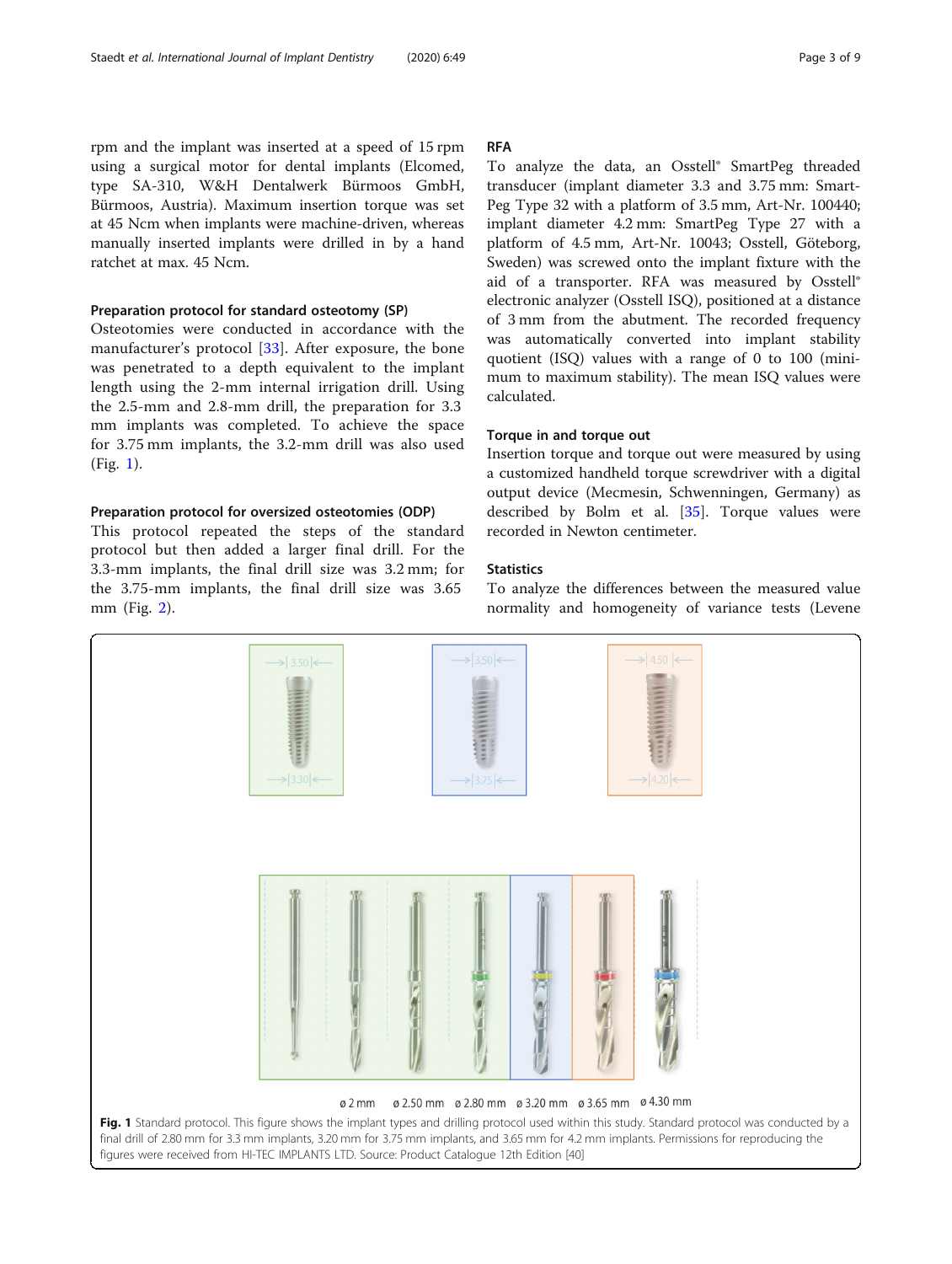<span id="page-3-0"></span>

statistic) were performed at first in order to check the conditions for the subsequent analysis.  $p$  values were obtained with either independent-samples  $t$  test or oneway ANOVA. In case of inhomogeneity of variance, a Welch-ANOVA was used instead. To obtain  $p$  values, post hoc multiple comparison Tukey test (equal variances assumed) or Games-Howell (equal variances not assumed) was used. The effect size was calculated as described in "Statistical power analysis for the behavioral sciences" by Jacob Cohen in 1988 [[36\]](#page-8-0). Values are displayed as Cohen's  $d$  and effect size  $(r)$ . The statistical analyses were performed using SPSS version 24 for Windows (IBM, Armonk, New York). A p value  $\leq 0.05$  was termed significant. Values are displayed as mean plus standard deviation.

## Results

#### Drilling protocol: standard versus over-dimensioned

No statistically significant difference in RFA could be measured (Cohen's  $d = -0.022$ , effect size  $r = 0.011$ ,  $p =$ 0.260), whereas IT values were significantly higher in implants inserted via SP (90.56  $\pm$  31.27 Ncm) in comparison with the ODP (63.74  $\pm$  48.61 Ncm,  $p = 0.002$ ;

Cohen's  $d = 0.656$ , effect size  $r = 0.312$ ). The analyzed TO values showed similar results with higher values in the SP (93.59  $\pm$  32.3 Ncm) compared with the ODP  $(58.35 \pm 40.43 \text{ Ncm}, p = 0.043; \text{Cohen's } d = 0.963, \text{ effect}$ size  $r = 0.434$ ) (see Table [1](#page-4-0) and Fig. [3\)](#page-4-0).

## Insertion mode: manual versus machine-driven, standard protocol

No statistically significant difference of RFA (Cohen's d  $= -0.309$ , effect size  $r = -0.153$ ,  $p = 0.185$ ), IT (Cohen's  $d = 0.21$ , effect size  $r = 0.104$ ,  $p = 0.937$ ), and TO (Cohen's  $d = 0.109$ , effect size  $r = 0.054$ ,  $p = 0.490$ ) could be shown between manual and machine-driven insertion mode (see Table [2](#page-5-0) and Fig. [4](#page-5-0)).

## Implant geometry: standard protocol

No statistically significant difference regarding ISQ ( $p =$ 0.353), IT ( $p = 0.099$ ), or TO ( $p = 0.337$ ) could be measured between implants of different diameter. Neither was there a statistically significant difference between implants of different lengths (ISQ:  $p = 0.164$ , IT:  $p = 0.303$  $p = 0.303$  $p = 0.303$ , TO:  $p = 0.246$  $p = 0.246$  $p = 0.246$ ) (see Tables 3 and 4).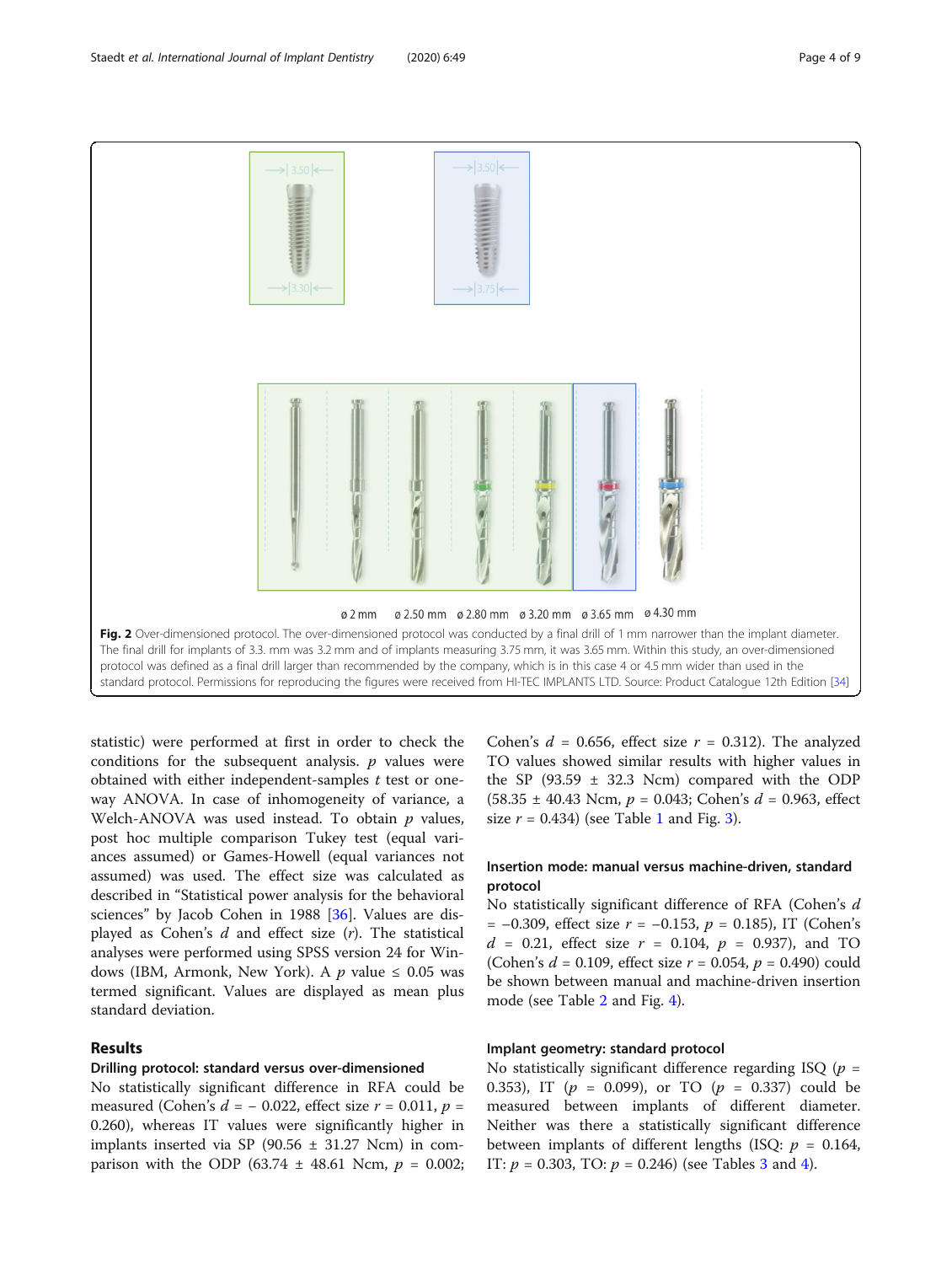| Drilling sequence - standard protocol |    |               |               | Drilling sequence - over-dimensioned protocol |               |             |  |  |
|---------------------------------------|----|---------------|---------------|-----------------------------------------------|---------------|-------------|--|--|
|                                       |    | Mean (SD)     |               |                                               | Mean (SD)     |             |  |  |
| <b>ISQ</b>                            | 45 | 68.33 (6.83)  | 66.14 - 70.51 | 30                                            | 68.5 (8.82)   | 65.08-71.92 |  |  |
| IT (Ncm)                              | 45 | 90.56 (31.27) | 80.56-100.56  | 30                                            | 63.74 (48.61) | 44.89-82.59 |  |  |
| TO (Ncm)                              | 45 | 93.59 (32.3)  | 83.27-103.92  | 30                                            | 58.35 (40.43) | 42.67-74.02 |  |  |

<span id="page-4-0"></span>Table 1 Comparison of standard and over-dimensioned protocol

ISQ implant stability quotient, IT insertion torque, TO torque out, SD standard deviation, CI confidence interval

## **Discussion**

This study was performed in order to investigate changes in primary stability within an experimental setup of different insertion protocols and insertion modes. In order to obtain a high level of diagnostic certainty, three different methods for measurement of primary stability were recorded. As a secondary outcome

parameter, potential differences between implants of different length and diameter have been evaluated. Within this study, no statistically significant difference could be shown so that the groups were not separated regarding the implant's geometry while further analyzing the insertion mode and the drilling protocol. In line with the research hypothesis, the ODP showed significant

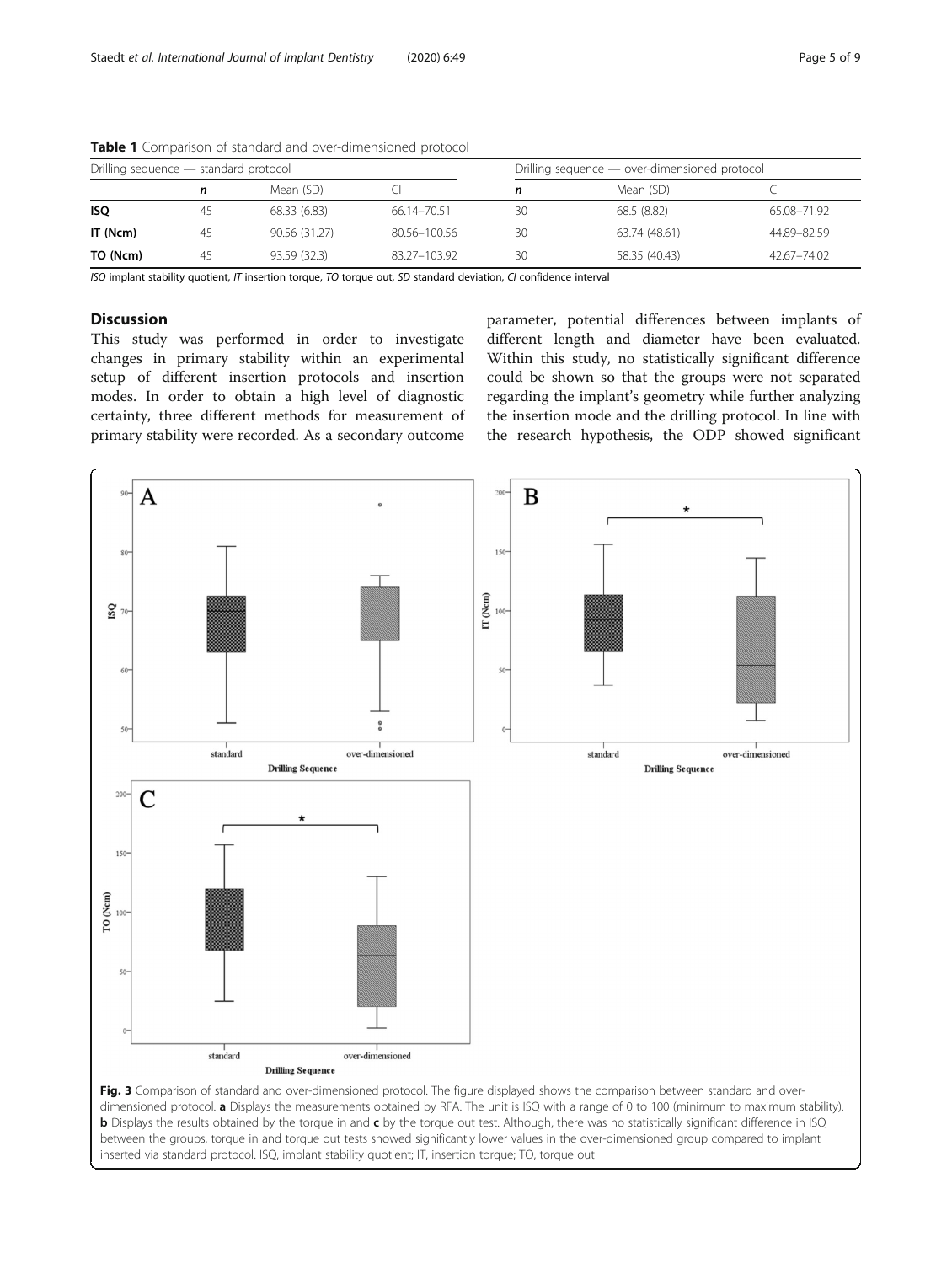|            |    | Insertion mode - manual insertion |              | Insertion mode - machine-driven insertion |               |              |  |  |
|------------|----|-----------------------------------|--------------|-------------------------------------------|---------------|--------------|--|--|
|            |    | Mean (SD)                         |              |                                           | Mean (SD)     |              |  |  |
| <b>ISO</b> | 45 | 68.33 (6.83)                      | 66.14-70.51  | 45                                        | 70.25 (5.52)  | 68.38-72.12  |  |  |
| IT (Ncm)   | 45 | 90.56 (31.27)                     | 80.56-100.56 | 45                                        | 83.94 (31.81) | 73.17-94.7   |  |  |
| TO (Ncm)   | 45 | 93.59 (32.3)                      | 83.27-103.92 | 45                                        | 89.80 (37.32) | 77.18-102.43 |  |  |

<span id="page-5-0"></span>Table 2 Comparison of manual and machine-driven insertion mode

ISQ implant stability quotient, IT insertion torque, TO torque out, SD standard deviation, CI confidence interval

lower stability values when compared with implants inserted via SP. The optimization of loading protocols requires establishing a patient-specific protocol [\[14](#page-7-0)]. The relationship between shape and shear strength during implant placement modulates the bone compression [[11\]](#page-7-0). Osteotomy techniques with a narrower final drill have been shown to create a better bone-to-implant contact with enhanced primary stability values [[18](#page-7-0)]. As micromotions' risk osseointegration, there is consensus that implant stability immediately and early after placement is desirable [[7\]](#page-7-0). Primary stability is generally associated with the expectation of good secondary stability, which would ensure the likelihood of implant success and osseointegration under-dimensioned protocols

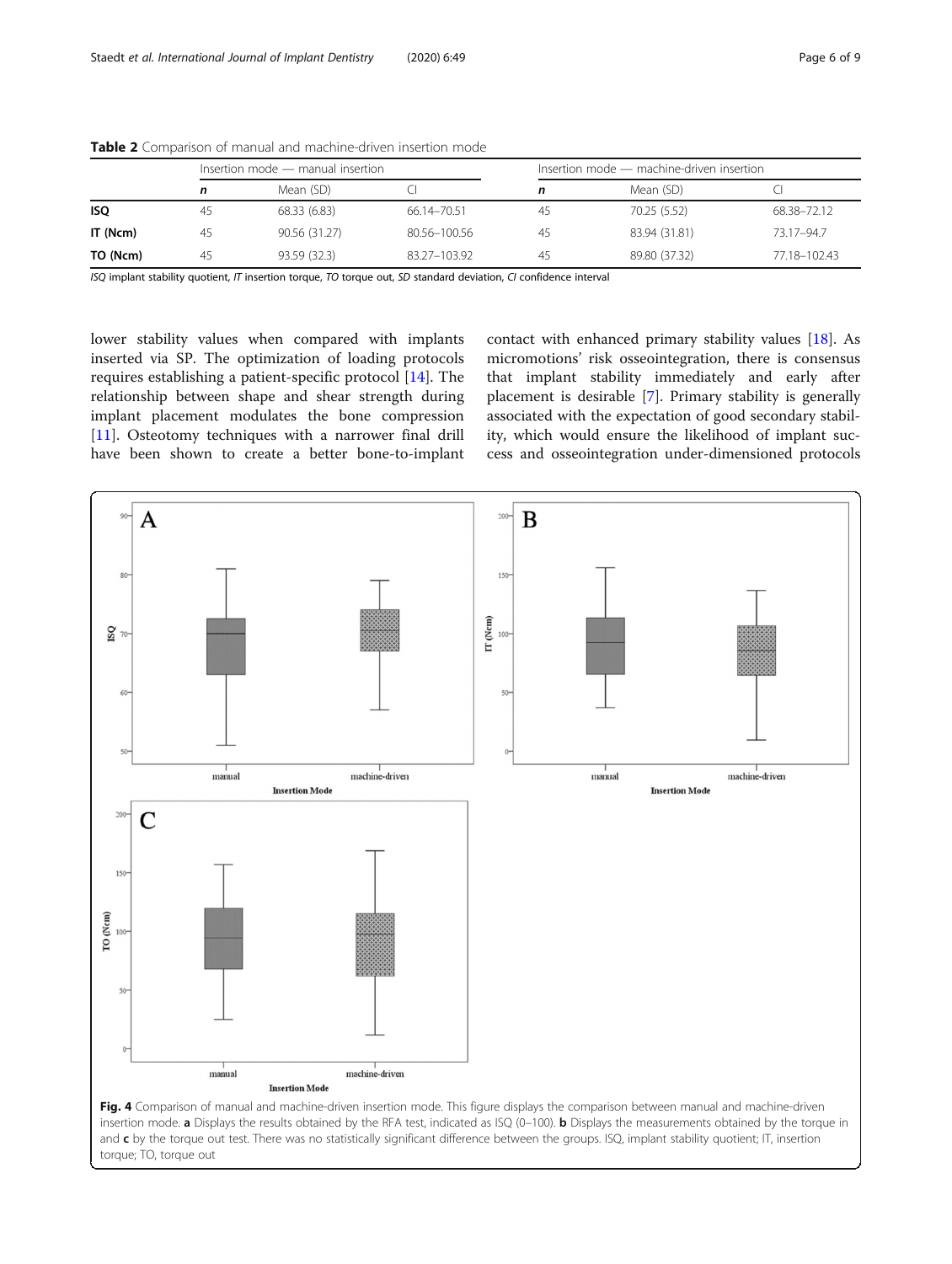|            | $3.3 \, \text{mm}$ |              | $3.75$ mm     |              | $4.2 \text{ mm}$ |              |  |
|------------|--------------------|--------------|---------------|--------------|------------------|--------------|--|
|            | Mean (SD)          |              | Mean (SD)     |              | Mean (SD)        |              |  |
| <b>ISQ</b> | 66.33 (4.59)       | 63.79–68.88  | 69.00 (5.98)  | 64.72–73.28  | 69.87 (8.88)     | 64.94–74.78  |  |
| IT (Ncm)   | 102.65 (28.42)     | 86.91-118.39 | 90.97 (27.54) | 71.27-110.67 | 78.19 (33.28)    | 59.76-96.62  |  |
| TO (Ncm)   | 94.54 (29.09)      | 78.43-110.65 | 81.28 (28.89) | 60.67-101.88 | 100.86 (36.89)   | 80.43-121.29 |  |

<span id="page-6-0"></span>Table 3 Comparison of implant diameter

ISQ implant stability quotient, IT insertion torque, TO torque out, SD standard deviation, CI confidence interval

are thought to induce a tight contact immediately after placement: in soft bone, the use of wide diameter implants and an under-dimensioned preparation has been recommended to preserve the cortical layer [[4](#page-7-0), [18\]](#page-7-0). A study by Campos et al. reported a significant increase in bone-toimplant contact between SP and under-dimensioned protocols, but they could not show any effect in histometrical parameters [[7](#page-7-0)]. Okazaki et al. analyzed the impact of different loading protocols on implant removal torque values and showed stability values to be up to eleven times lower at the time of insertion in ODPs, whereas no difference between SP and ODP could be observed after a healing phase of 6 to 12 weeks [[10](#page-7-0)]. However, caution is recommended when using under-dimensioned drilling protocols: although high insertion torques ensure a greater initial implant stability and prevent adverse micromotions under loading, the induced over-compression could jeopardize the healing process [\[10,](#page-7-0) [28\]](#page-8-0). In addition, high stress is known to alter angiogenesis and impair new vessel formations, to induce local hypoxia and necrosis, inhibiting new bone formation and to adversely affect implant stability [\[4,](#page-7-0) [7,](#page-7-0) [10,](#page-7-0) [28](#page-8-0), [37\]](#page-8-0). Also, higher degrees of primary stability do not necessarily translate into high degrees of secondary stability [\[11\]](#page-7-0). After a latency of 1 week, necrotic bone fills the space between bone and implant whereupon a bone remodeling takes place within 1 to 3 weeks [[11](#page-7-0), [37](#page-8-0)]. By using larger drilling dimensions, the bone-implant interface is filled with a blood clot so intermembranouslike ossification takes place without a formation of necrotic bone spots [\[7\]](#page-7-0). With a shorter healing period of two instead of 4 weeks, this "healing chamber" is considered a key factor for secondary stability. Due to its different healing patterns, it does not have to undergo tissue remodeling [[11](#page-7-0), [38,](#page-8-0) [39](#page-8-0)]. Contrary to this, ODPs could lead to displacements above 50–150 μm resulting in fibrous bone formation and a poor long-term stability [[14](#page-7-0)]. With a reduction in primary stability and a secondary stability similar to SPs [[10\]](#page-7-0), test results have shown a shorter healing period [[11](#page-7-0), [38](#page-8-0), [39](#page-8-0)] with lower degrees of compressive stress transferred to the surrounding bone. Nevertheless, in this study, implants inserted via ODP exceeded the clinically established lower limits for primary insertion. A minimum of 45 Ncm in IT and 70 units in ISQ was reported to be required to obtain the necessary stability for primary insertion [[40](#page-8-0)]. Therefore, based on the results at hand, the use of ODPs might be preferable to reduce the level of compressive stress, especially in patients with dense bone.

Contrary to the research hypothesis, there was no difference in primary stability between manually and machine-driven inserted implants. To date, little is known about the influence of the insertion mode on the dental implant primary stability. Novsak et al. assumed a better primary stability in implants inserted manually and suspected that this behavior was related to a higher tactile sensation in hand-driven implantation [\[26](#page-8-0)]. In contrast, movements during insertion and a greater amount of rotational stress due to higher torque values could explain a poor outcome during manual insertion. In accordance with the results of the present study, it can be assumed that there is no difference between manual and machinedriven insertion modes and that surgical experience in general and especially in using either procedure seems to be more important than the insertion mode itself.

Table 4 Comparison of implant length

|              | 8.0 mm            |                     | $10.0$ mm                |                          | 11.5 mm           |                     | $13.0 \text{ mm}$ |                    | 16.0 mm          |                     |
|--------------|-------------------|---------------------|--------------------------|--------------------------|-------------------|---------------------|-------------------|--------------------|------------------|---------------------|
|              | Mean (SD)         |                     | Mean (SD)                | <sup>-</sup> Cl          | Mean (SD)         | C                   | Mean (SD)         | - Cl               | Mean (SD)        | <sup>C</sup>        |
| <b>ISO</b>   | 65.5(8.40)        |                     | 58.48-72.52 73.17 (3.60) | 69.39-76.95 67.11 (6.09) |                   | 62.43-71.79         | 66.15(8.15)       | $59.43-$<br>73.07  | 70.67 (4.97)     | 66.84-74.49         |
| IT (Ncm)     | 98.23 (18.56)     | $82.71 -$<br>113.74 | 99.49 (43.73)            | $53.60 -$<br>145.48      | 101.02<br>(36.80) | $72.74-$<br>129.31  | 73.79<br>(23.57)  | $54.08 -$<br>93.50 | 82.22<br>(28.77) | $60.11 -$<br>104.34 |
| TO.<br>(Ncm) | 102.26<br>(31.77) | $75.70-$<br>128.83  | 103.08<br>(43.25)        | $57.69-$<br>148.48       | 103.98<br>(35.35) | $76.81 -$<br>131.15 | 73.65<br>(26.56)  | $51.44-$<br>95.85  | 86.90<br>(21.32) | $70.51 -$<br>103.29 |

ISQ implant stability quotient, IT insertion torque, TO torque out, SD standard deviation, CI confidence interval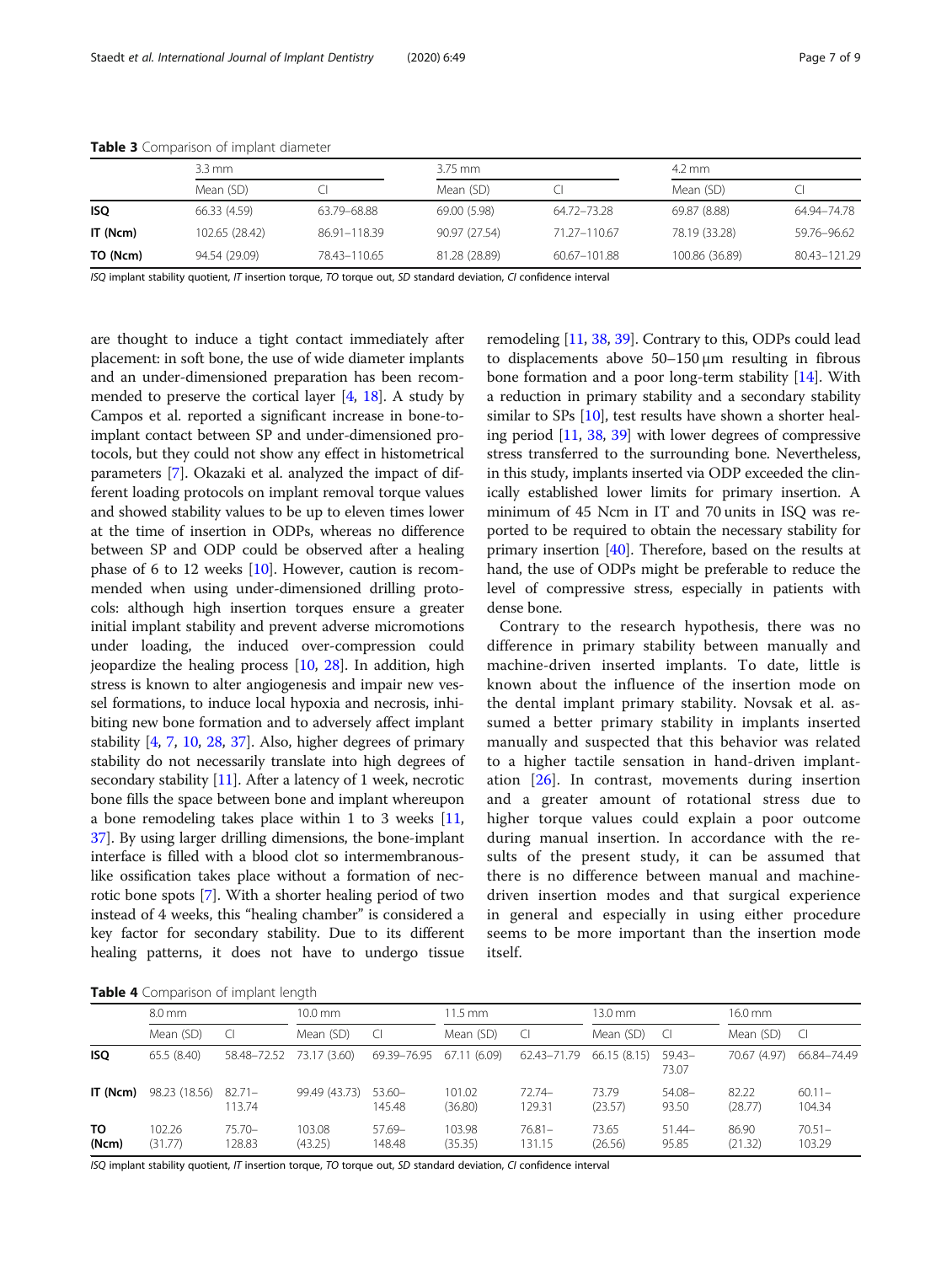## <span id="page-7-0"></span>Conclusions

The aim of this study was to analyze the influence of protocol and insertion mode on dental implant primary stability ex vivo. Implants inserted via standard protocol showed higher stability values than implants inserted via an over-dimensioned protocol. Interestingly, the study demonstrated that the latter nevertheless exceeded the primary stability recommended for immediate implant insertion so that the use of ODPs might be preferable to reduce the level of compressive stress. This study also showed that manual and machine-driven insertion modes exhibited equivalent primary stability values. Under the limitations of this study, it can be hypothesized that the choice of implant type in combination with the surgical drilling technique adapted to the quality of the bony implant site [1, 2, 4, 6–8] as well as patient-related factors [15] and the surgical experience [8] seems to be more important than the insertion mode itself. In the absence of guidelines and in consideration of the high number of implants inserted each year, further studies are needed to confirm or disprove these results and to improve the knowledge within this area.

#### Abbreviations

DIS: Dental implant primary stability; ISQ: Implant stability quotient; IT: Insertion torque; ODP: Over-dimensioned protocol; RFA: Resonance frequency analysis; SP: Standard protocol; TO: Torque out

#### Acknowledgements

Not applicable

#### Authors' contributions

Implant insertion and data collection were performed by DH, PK, and EG. HS, PK, EG, and BA contributed to research design. Data analysis, statistic and interpretation, as well as drafting the article were performed by HS, PK, EG, BA, and DH. DH AND PK were major contributors in writing the manuscript. All authors read and approved the final manuscript.

#### Funding

No funding.

#### Availability of data and materials

The dataset supporting the conclusions of the article is included within the article and its additional files. The raw data analyzed during the current study is available from the corresponding author on reasonable request.

#### Ethics approval and consent to participate

Not applicable

## Consent for publication

Not applicable

#### Competing interests

Henning Staedt, Peer W. Kämmerer, Elisabeth Goetze, Daniel G. E. Thiem, Bilal Al-Nawas, and Diana Heimes declare that they have no competing interests.

#### Author details

<sup>1</sup> Private Practice and Department of Prosthodontics and Materials Science, University Medical Center Rostock, Strempelstraße 13, 18057 Rostock, Germany. <sup>2</sup>Department of Oral- and Maxillofacial Surgery, University Medical Center Mainz, Augustusplatz 2, 55131 Mainz, Germany.

#### Received: 19 April 2020 Accepted: 15 July 2020 Published online: 03 September 2020

#### References

- 1. Falco A, Berardini M, Trisi P. Correlation between implant geometry, implant surface, insertion torque, and primary stability: in vitro biomechanical analysis. Int J Oral Maxillofac Implants. 2018;33(4):824–30.
- 2. Lozano-Carrascal N, Salomo-Coll O, Gilabert-Cerda M, Farre-Pages N, Gargallo-Albiol J, Hernandez-Alfaro F. Effect of implant macro-design on primary stability: a prospective clinical study. Med Oral Patol Oral Cir Bucal. 2016;21(2):e214–21.
- 3. Queiroz TP, Souza FA, Okamoto R, Luvizuto ER, Margonar R, Garcia IR Jr, et al. Compromised primary implant stability. J Craniofac Surg. 2012;23(5): e524–8.
- 4. Khayat PG, Arnal HM, Tourbah BI, Sennerby L. Clinical outcome of dental implants placed with high insertion torques (up to 176 Ncm). Clin Implant Dent Relat Res. 2013;15(2):227–33.
- 5. Degidi M, Daprile G, Piattelli A, Carinci F. Evaluation of factors influencing resonance frequency analysis values, at insertion surgery, of implants placed in sinus-augmented and nongrafted sites. Clin Implant Dent Relat Res. 2007; 9(3):144–9.
- 6. Gomez-Polo M, Ortega R, Gomez-Polo C, Martin C, Celemin A, Del Rio J. Does length, diameter, or bone quality affect primary and secondary stability in self-tapping dental implants? J Oral Maxillofac Surg. 2016;74(7): 1344–53.
- 7. Campos FE, Gomes JB, Marin C, Teixeira HS, Suzuki M, Witek L, et al. Effect of drilling dimension on implant placement torque and early osseointegration stages: an experimental study in dogs. J Oral Maxillofac Surg. 2012;70(1):e43–50.
- 8. Maiorana C, Farronato D, Pieroni S, Cicciu M, Andreoni D, Santoro F. A fouryear survival rate multicenter prospective clinical study on 377 implants: correlations between implant insertion torque, diameter, and bone quality. J Oral Implantol. 2015;41(3):e60–5.
- Swami V, Vijayaraghavan V, Swami V. Current trends to measure implant stability. J Indian Prosthodont Soc. 2016;16(2):124–30.
- 10. Okazaki J, Komasa Y, Sakai D, Kamada A, Ikeo T, Toda I, et al. A torque removal study on the primary stability of orthodontic titanium screw miniimplants in the cortical bone of dog femurs. Int J Oral Maxillofac Surg. 2008; 37(7):647–50.
- 11. do Carmo Filho LC, Faot F, de Matos Madruga M, Marcello-Machado RM, Bordin D, Del Bel Cury AA. Effect of implant macrogeometry on periimplant healing outcomes: a randomized clinical trial. Clin Oral Investig. 2018.
- 12. Makary C, Rebaudi A, Sammartino G, Naaman N. Implant primary stability determined by resonance frequency analysis: correlation with insertion torque, histologic bone volume, and torsional stability at 6 weeks. Implant Dent. 2012;21(6):474–80.
- 13. Foundation for Oral Rehabilitation. Treatment guidelines: implant insertion torque 2019 [Available from: [https://www.for.org/en/treat/treatment](https://www.for.org/en/treat/treatment-guidelines/single-tooth/treatment-procedures/treatment-procedures-general-considerations/implant-insertion-torque)[guidelines/single-tooth/treatment-procedures/treatment-procedures](https://www.for.org/en/treat/treatment-guidelines/single-tooth/treatment-procedures/treatment-procedures-general-considerations/implant-insertion-torque)[general-considerations/implant-insertion-torque.](https://www.for.org/en/treat/treatment-guidelines/single-tooth/treatment-procedures/treatment-procedures-general-considerations/implant-insertion-torque)
- 14. Zanetti EM, Pascoletti G, Cali M, Bignardi C, Franceschini G. Clinical assessment of dental implant stability during follow-up: what is actually measured, and perspectives. Biosensors (Basel). 2018;8(3).
- 15. Mesa F, Munoz R, Noguerol B, de Dios LJ, Galindo P, O'Valle F. Multivariate study of factors influencing primary dental implant stability. Clin Oral Implants Res. 2008;19(2):196–200.
- 16. Huang H, Wismeijer D, Shao X, Wu G. Mathematical evaluation of the influence of multiple factors on implant stability quotient values in clinical practice: a retrospective study. Ther Clin Risk Manag. 2016;12:1525–32.
- 17. Osstell. The Technique Behind Osstell 2019 [Available from: [https://www.](https://www.osstell.com/clinical-guidelines/the-technique-behind-osstell/) [osstell.com/clinical-guidelines/the-technique-behind-osstell/.](https://www.osstell.com/clinical-guidelines/the-technique-behind-osstell/)
- 18. Bilhan H, Geckili O, Mumcu E, Bozdag E, Sunbuloglu E, Kutay O. Influence of surgical technique, implant shape and diameter on the primary stability in cancellous bone. J Oral Rehabil. 2010;37(12):900–7.
- 19. Zix J, Kessler-Liechti G, Mericske-Stern R. Stability measurements of 1-stage implants in the maxilla by means of resonance frequency analysis: a pilot study. Int J Oral Maxillofac Implants. 2005;20(5):747–52.
- 20. Rabel A, Kohler SG, Schmidt-Westhausen AM. Clinical study on the primary stability of two dental implant systems with resonance frequency analysis. Clin Oral Investig. 2007;11(3):257–65.